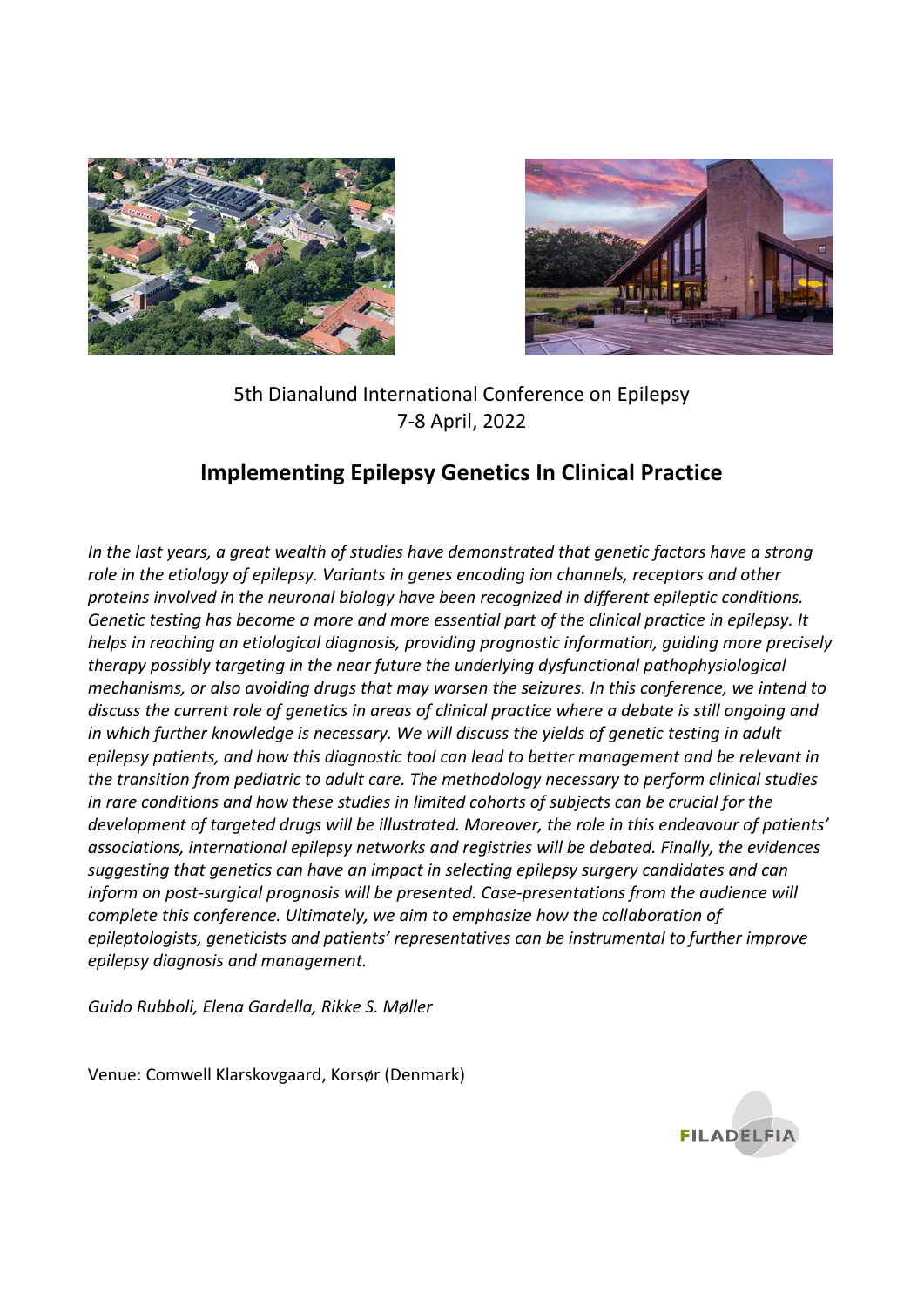#### **7 April 2021, Day 1**

- 8.45-9.00 Welcome from Filadelfias direction (Mads Henrik Ravnborg, Denmark)
- 9.00-9.15 Introduction to the topic (Guido Rubboli / Rikke Møller, Denmark)

#### **Session 1** - *Health care in epilepsy from pediatric age to adulthood*

- 9.15-9.40 Genetic testing in adulthood (Katrine Johannesen, Denmark)
- 9.40-10.05 Transition from pediatric to adulthood in epilepsy (Rima Nabbout, France)
- 10.05-10.30 Epilepsy transition guide for adulthood neurologists (Danielle Andrade, Canada)
- 10.30-10.45 The Danish transition program (Mads Ravnborg, Denmark)

10.45-11.15 Coffee Break

#### **Session 2** - *Clinical trial readiness efforts*

- 11.15-11.45 Natural history studies: what they are and why we need them (Ann Poduri, USA)
- 11.45-12.10 Natural history studies in practice the example of SCN8A (Elena Gardella, Denmark)
- 12.10-12.35 The relevance of international registries (Renzo Guerrini, Italy)
- 12.35-13.00 The role of Reference Network for rare and complex epilepsies (Alexis Arzimanoglou, France)

13.00-14.15 Lunch

#### **Session 3** – *Molecular therapeutic board*

- 14.15-14.35 Introduction to precision medicine and perspectives of n-of-1 trials (Holger Lerche, Germany)
- 14.35 -15.00 The n-of-1 clinical trials (Victoria Defelippe, The Netherlands)
- 15.00-15.45 Case presentations (n=3)

15.45-17.00 Coffee Break / Poster Session

17.00-19.00 Case presentations (n=7)

20.00 - Dinner

## **8 April 2021, Day 2**